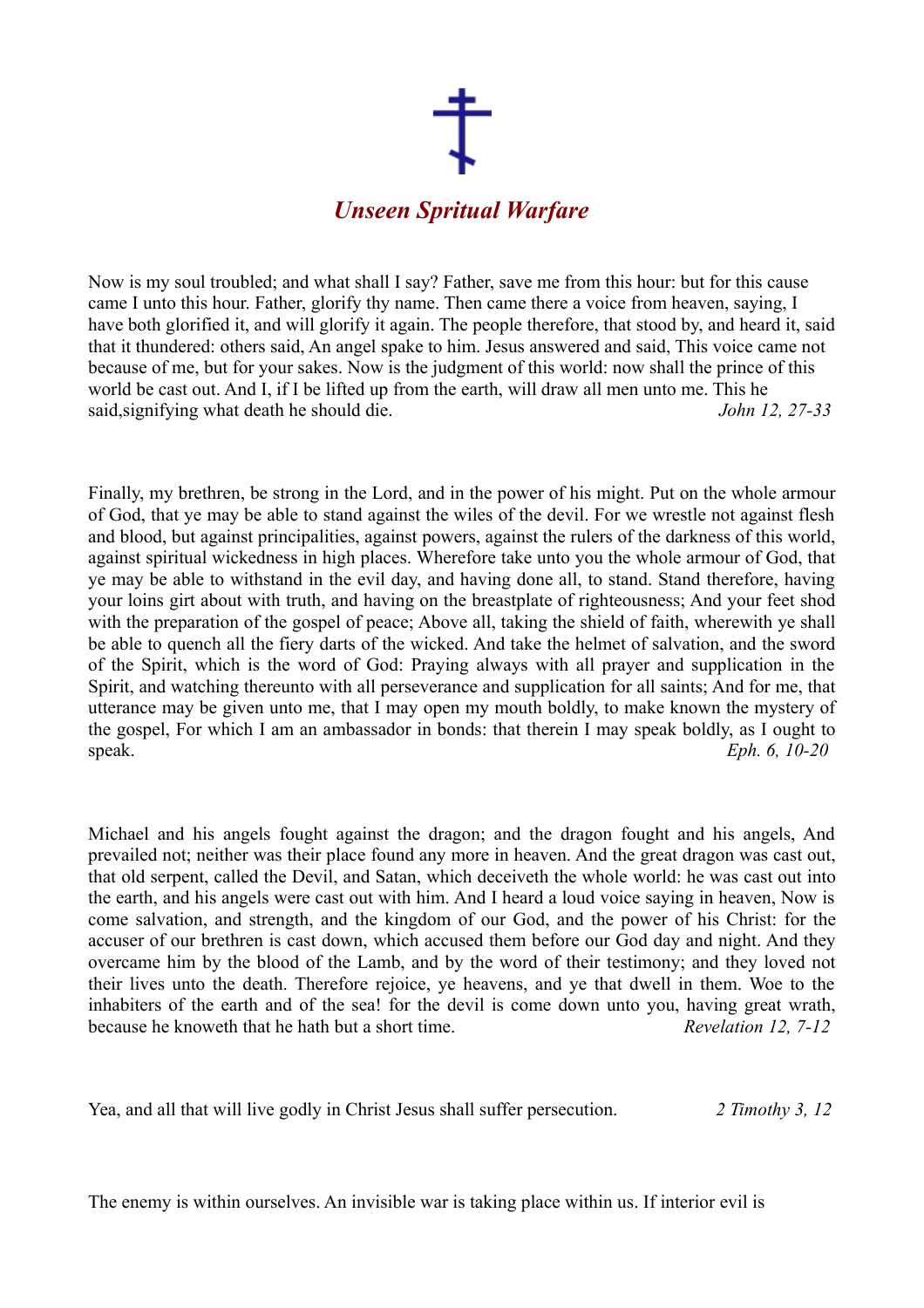defeated, then the external, weaker, foe will surrender. *St. John Cassian*

Those who strive to live a spiritual life experience the most subtle and difficult of spiritual wars: a battle throughout each moment of their lives, with their thoughts. *St. John of Kronstadt*

There exists within us greater mental warfare than sensual warfare.

*Venerable St. Philotheus of Sinai*

The central point in the matter of internal warfare lies in the following: go down attentively into your heart. Stand there before the Lord and do not permit anything sinful to enter in. In this lies the fullness of interior warfare. *St. Theophan the Recluse*

You should look within with a keen and intense look of the mind so as to perceive those who enter; and when you perceive them, you should at once crush the head of the snake by resistance; and along with this call on Christ with groaning. And then you will gain the experience of unseen Divine intercession; and you will see clearly what is rightness of heart *(whether it works rightly and in what its right work consists)*.

*St. Hesychius of Jerusalem*

## *Psalms*

He that dwelleth in the secret place of the most High shall abide under the shadow of the Almighty. I will say of the LORD, He is my refuge and my fortress: my God; in him will I trust. Surely he shall deliver thee from the snare of the fowler, and from the noisome pestilence. He shall cover thee with his feathers, and under his wings shalt thou trust: his truth shall be thy shield and buckler. Thou shalt not be afraid for the terror by night; nor for the arrow that flieth by day; Nor for the pestilence that walketh in darkness; nor for the destruction that wasteth at noonday. A thousand shall fall at thy side, and ten thousand at thy right hand; but it shall not come nigh thee. Only with thine eyes shalt thou behold and see the reward of the wicked. Because thou hast made the LORD, which is my refuge, even the most High, thy habitation; There shall no evil befall thee, neither shall any plague come nigh thy dwelling. For he shall give his angels charge over thee, to keep thee in all thy ways. They shall bear thee up in their hands, lest thou dash thy foot against a stone. Thou shalt tread upon the lion and adder: the young lion and the dragon shalt thou trample under feet. Because he hath set his love upon me, therefore will I deliver him: I will set him on high, because he hath known my name. He shall call upon me, and I will answer him: I will be with him in trouble; I will deliver him, and honour him. With long life will I satisfy him, and shew him my salvation. *Ps 90*

Blessed is the man that walketh not in the counsel of the ungodly, nor standeth in the way of sinners, nor sitteth in the seat of the scornful. But his delight is in the law of the LORD; and in his law doth he meditate day and night. And he shall be like a tree planted by the rivers of water, that bringeth forth his fruit in his season; his leaf also shall not wither; and whatsoever he doeth shall prosper. The ungodly are not so: but are like the chaff which the wind driveth away. Therefore the ungodly shall not stand in the judgment, nor sinners in the congregation of the righteous. For the